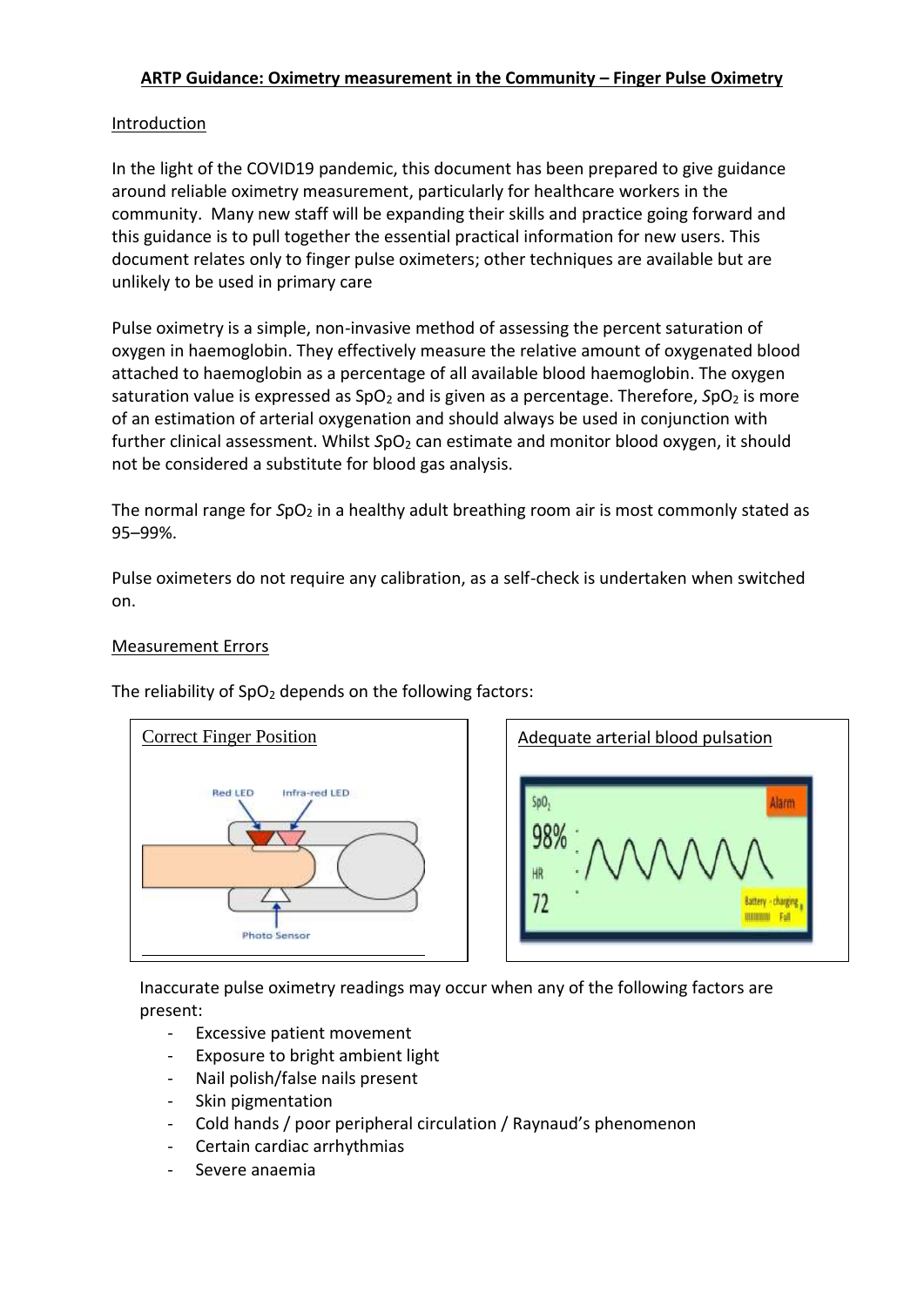### Measuring pulse oximetry correctly

- Ensure good peripheral circulation.
- Turn pulse oximeter on and wait for it to do a self-check.
- Ensure correct positioning of pulse oximeter probe.
- Always record the inspired oxygen conditions (eg. room air, concentration of breathed oxygen).
- Check the pulse quality (most common source of error).
- Check for errors in measurement.
- Leave oximeter probe in place for 5 minutes before recording measurements.
- When patient recording compete, clean probe and store appropriately.

### Normal and abnormal levels of oxygen saturation with grades of hypoxaemia

| SpO <sub>2</sub> | <b>Level of Oxygenation</b> |                                       |
|------------------|-----------------------------|---------------------------------------|
| 95-99%           | Normal                      |                                       |
| 90-95%           | Mild Hypoxaemia             | (N.B. Blood gas may be required <92%) |
| 80–90%           | Hypoxaemia                  | (N.B. Blood gas required)             |
| <80%             | Severe Hypoxaemia           | (N.B. Blood gas required)             |

Patients with known chronic respiratory disease are likely to have lower levels of SpO2. When interpreting the reading, the 'normal' or 'target' patient values should be taken into account.

#### Infection control

In addition to relevant standard infection control procedures and additional measures carried out during the COVID19 pandemic, including use of relevant PPE, cleaning of oximeters is important to reduce the spread of COVID19 virus between patients.

It is recommended that the oximeter probe and any cables attached to it are wiped down between patients **using an alcohol wipe** ensuring that all patient contact areas are cleaned and allowed to dry. Some manufacturers may have specific cleaning recommendations which should be followed.

Prepared by ARTP COVID Group - May 2020